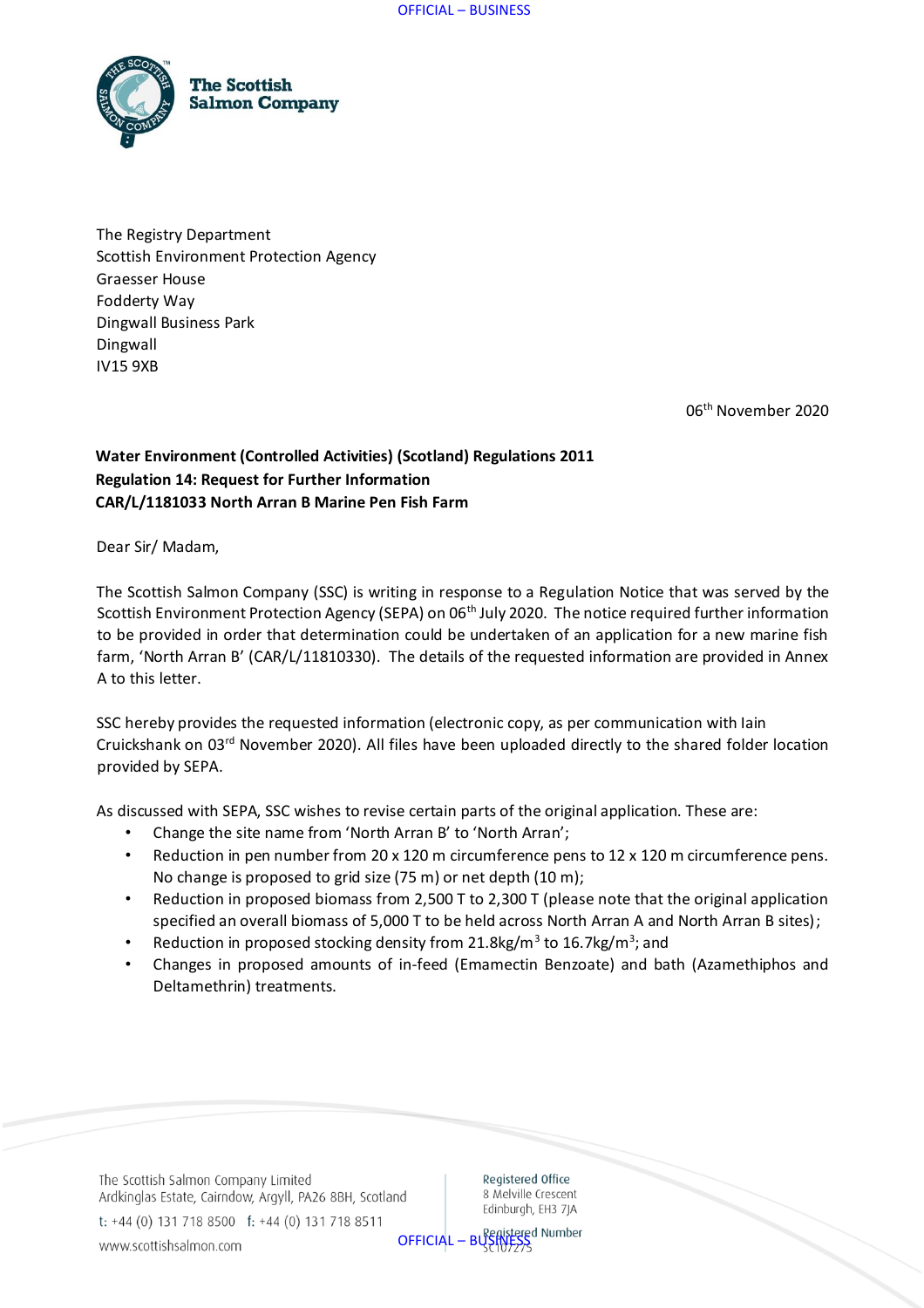

The changes to the application are being requested as a result of extensive discussions with SEPA. The original application, submitted under the old framework, was supported by AutoDepomod modelling and MIKE21 modelling (the latter being undertaken by independent consultants). SEPA has subsequently requested that the proposed site be modelled using NewDepomod and assessed under the new framework. As this is a new site, SEPA has requested that standard default parameters be applied in NewDepomod. Until such time as the model can be calibrated for this proposed site (using data gathered during site operation), SSC proposes to apply for the biomass predicted using the conservative Standard Default Approach.

SEPA has requested that SSC confirms that they are agreeable to an extension to the determination period of the application. SSC is agreeable to this, in principle, however requests confirmation from SEPA on the details of the proposed timeframe.

The information provided satisfactorily addresses all parts of the Regulation 14 Notice, therefore it is anticipated that application determination can now proceed.

If you wish to discuss anything further, please do not hesitate to contact us.

Kind regards,

Site Development Manager M:

The Scottish Salmon Company Limited Ardkinglas Estate, Cairndow, Argyll, PA26 8BH, Scotland t: +44 (0) 131 718 8500 f: +44 (0) 131 718 8511

Registered Office 8 Melville Crescent Edinburgh, EH3 7IA

OFFICIAL – BUSINESS

www.scottishsalmon.com